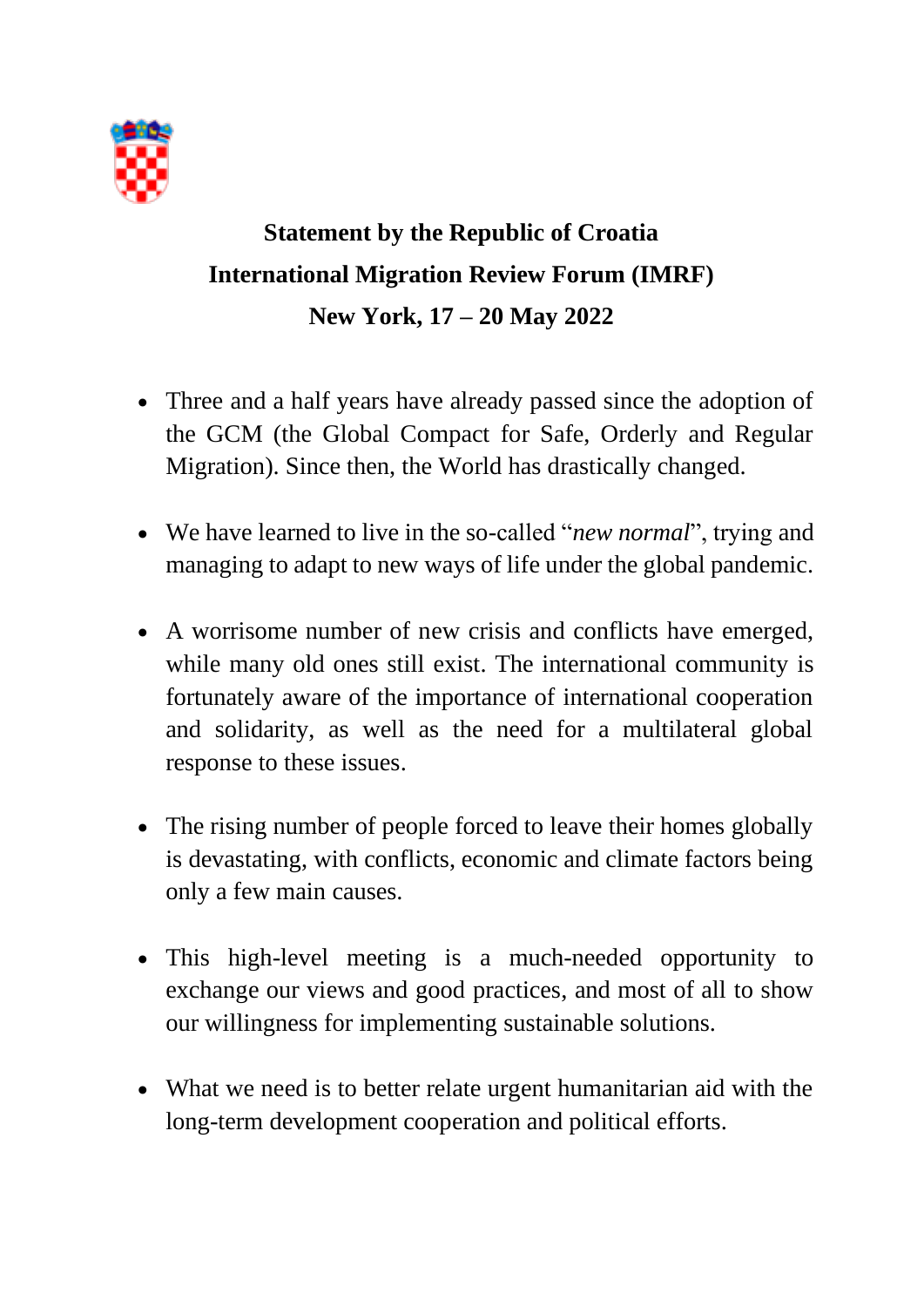- Migration is not a new phenomenon. It is a part of history of almost every country and an intrinsic factor that helped build our modern nations. Regular migration is what Croatia will continue to support and we believe that it is a necessary and natural way to enrich our society and our economy.
- As a strong supporter of the GCM and migration flows, Croatia has always emphasized importance of a clear distinction between economic migrants and refugees.
- In this sense, we are taking concrete actions to further strengthen the opportunities for people in need of international protection, but also those who come to our country in search of employment.
- Most recently, due to the war in Ukraine, Croatia called at the EU level for the urgent activation of the EU Temporary Protection Directive, which in this case was activated for the first time since its adoption. So far, we have accepted 17,500 refugees from Ukraine who have been provided with temporary care that includes health care, accommodation, access to the labor market and the education system.
- We also continued to relocate Syrian refugees from Turkey.
- Due to political changes in Afghanistan in mid-August last year, Croatia immediately and without hesitation joined the EEAS initiative in accepting Afghan citizens who previously worked for EU missions.
- We are also aware that migration movements are not only limited to people in need of protection, but a significant share are people who migrate for employment. Croatia was one of the first countries in the world to regulate the work of so-called "Digital